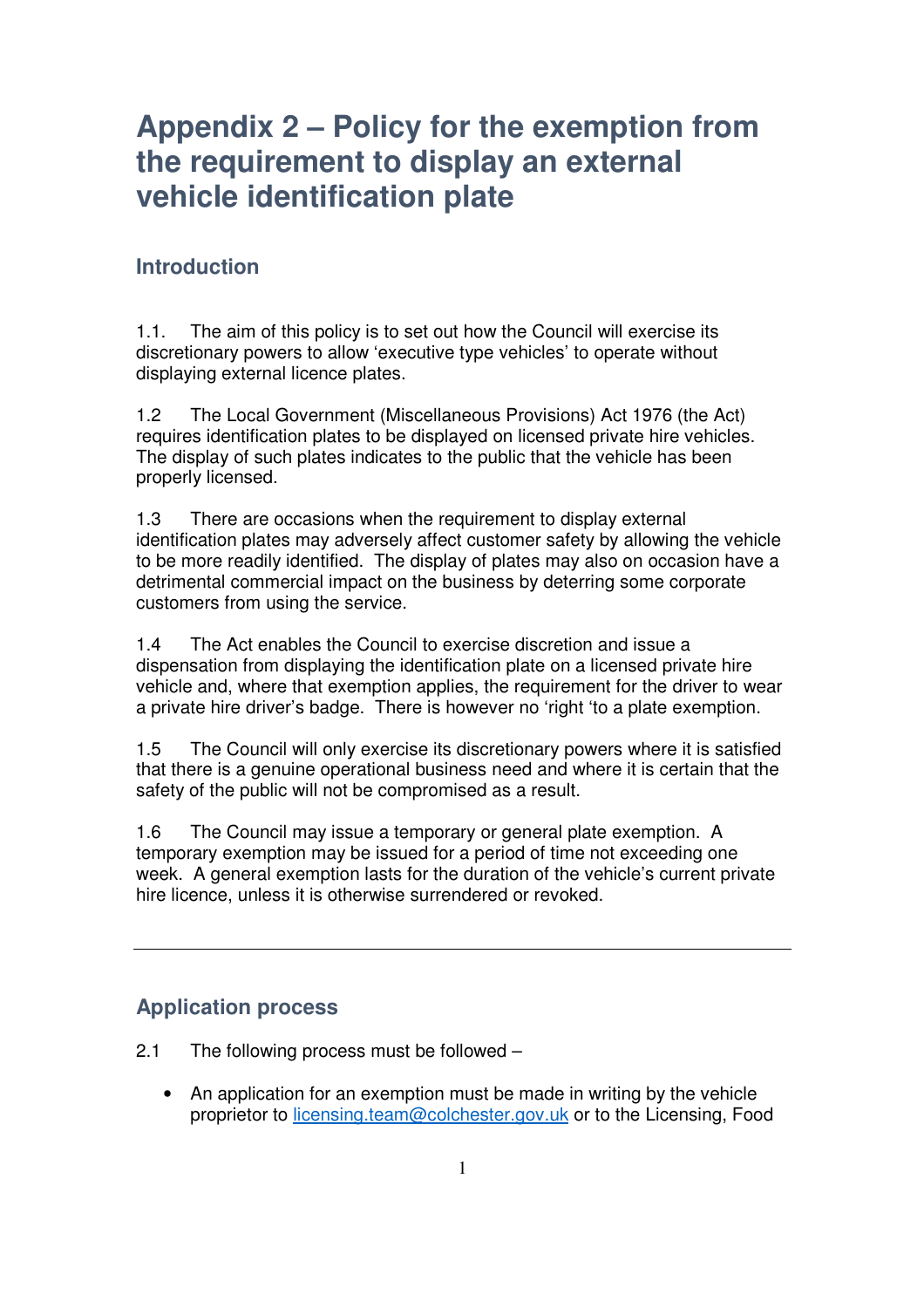& Safety Manager, Rowan House, 33 Sheepen Road, Colchester, CO3 3WG (add details)

- The reason for the exemption must be clearly set out.
- Any supporting evidence should be submitted with the application, this includes written evidence of bookings/contract work.
- The application must be accompanied by the relevant, non-refundable, fee.

Please note - An application can only be made in respect of individual vehicles. Applications relating to a fleet of vehicles are not permitted.

#### **Determination of Application**

The Council will deal with applications as follows –

- 3.1 The application will be assessed on its own merits by a member of the Licensing Team and any points clarified with the applicant.
- 3.2 The vehicle will be inspected to ensure it is fit for purpose and the Officer will assess whether or not there is a genuine operational business need and whether or not the vehicle is considered to meet the following criteria
	- o Work undertaken is exclusively "chauffeured" in nature and there is written evidence to prove such bookings. The chauffeur and vehicle are specifically hired to provide transport to a company or person, and/or where the display of a licence plate may affect the dignity or security of the persons carried.
	- o Vehicles must be of a standard of comfort and equipped to a level equal or above luxury models.
	- $\circ$  The safety of the travelling public will not be compromised by the exemption.
- 3.3 If the Council is satisfied that a there is a genuine operational business need and the vehicle is considered to meet the criteria it will issue either –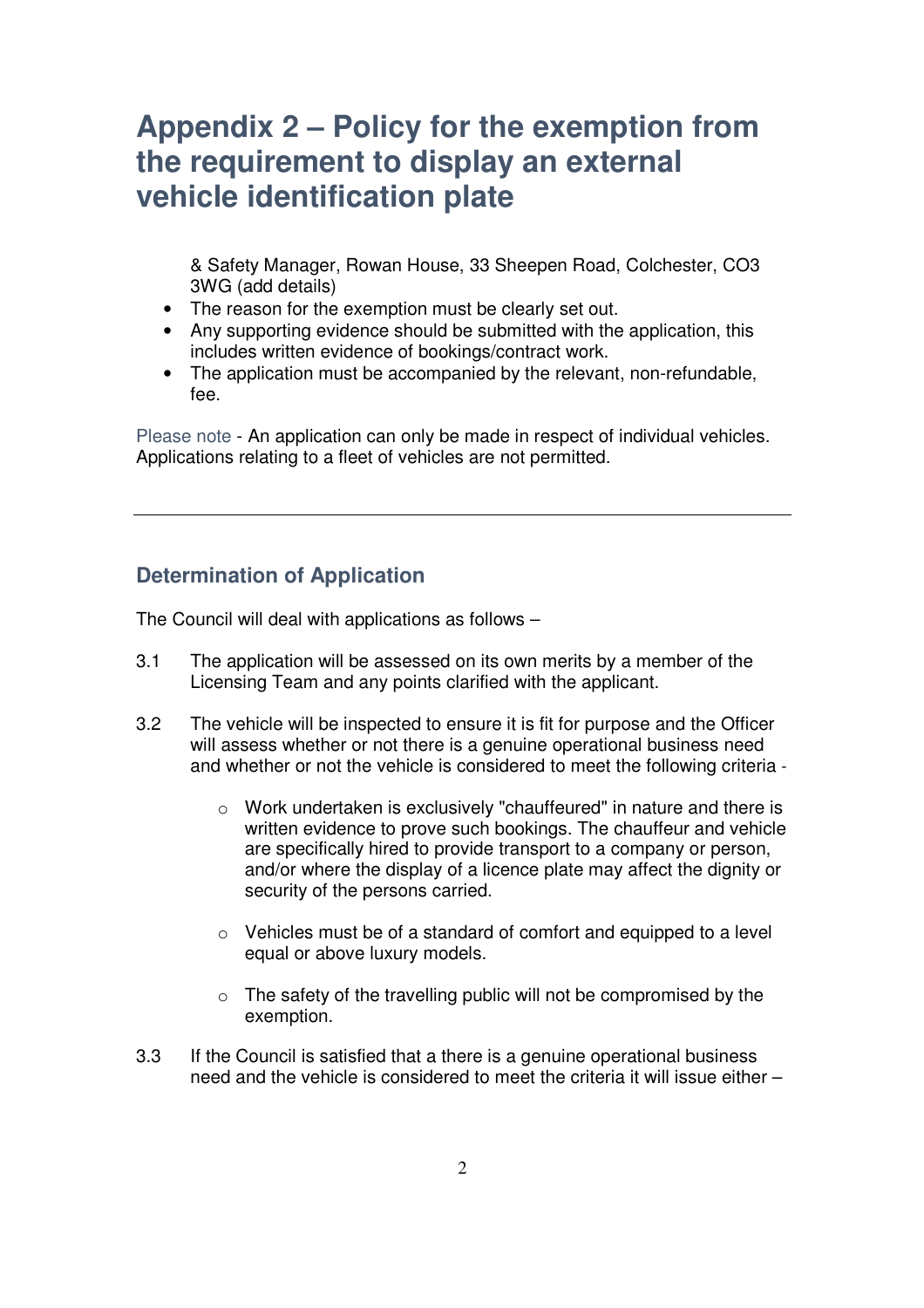- $\circ$  A temporary exemption a plate exemption notice for a specific licensed private hire vehicle to exempt it from displaying an identification plate on a specified date for a period of time not exceeding one week.
- $\circ$  A general exemption a plate exemption notice for a specific licensed private hire vehicle to exempt it from displaying an identification plate for the duration of the vehicle's current private hire licence, unless it is otherwise surrendered or revoked.
- 3.4 In the event of an applicant being dissatisfied with the decision they may in the first instance appeal to the Licensing Manager. Appeals must be made in writing to licensing.team@colchester.gov.uk or to the Licensing, Food & Safety Manager, Rowan House, 33 Sheepen Road, Colchester, CO3 3WG within 21 days from the date of notification of the decision. The Manager will review the case file and make his determination. The outcome will be conveyed to the applicant/licence holder in writing.
- 3.5 There is a further right of appeal to the Licensing Committee. The appellant may submit documentary evidence in advance of the hearing and has the right to address the Committee and/or nominate someone else to do so on their behalf. Appeals must be made in writing to licensing.team@colchester.gov.uk or to the Licensing, Food & Safety Manager, Rowan House, 33 Sheepen Road, Colchester, CO3 3WG within 21 days from the date of notification of the decision.
- 3.6 If the right of appeal is exercised the Licensing Committee will consider the facts of the case and make its determination.
- 3.7 If the Licensing Committee is satisfied that the criteria for a plate exemption are met the plate exemption notice will be issued for the specified vehicle. The Licensing Committee can specify the dates and times the exemption will apply or exempt the vehicle for the whole period the vehicle licence is in force and attach any conditions to the exemption.
- 3.8 If the Licensing Committee considers no genuine operational business need exists for a plate exemption the vehicle proprietor will be notified of the refusal and advised there is no statutory right of appeal against the decision.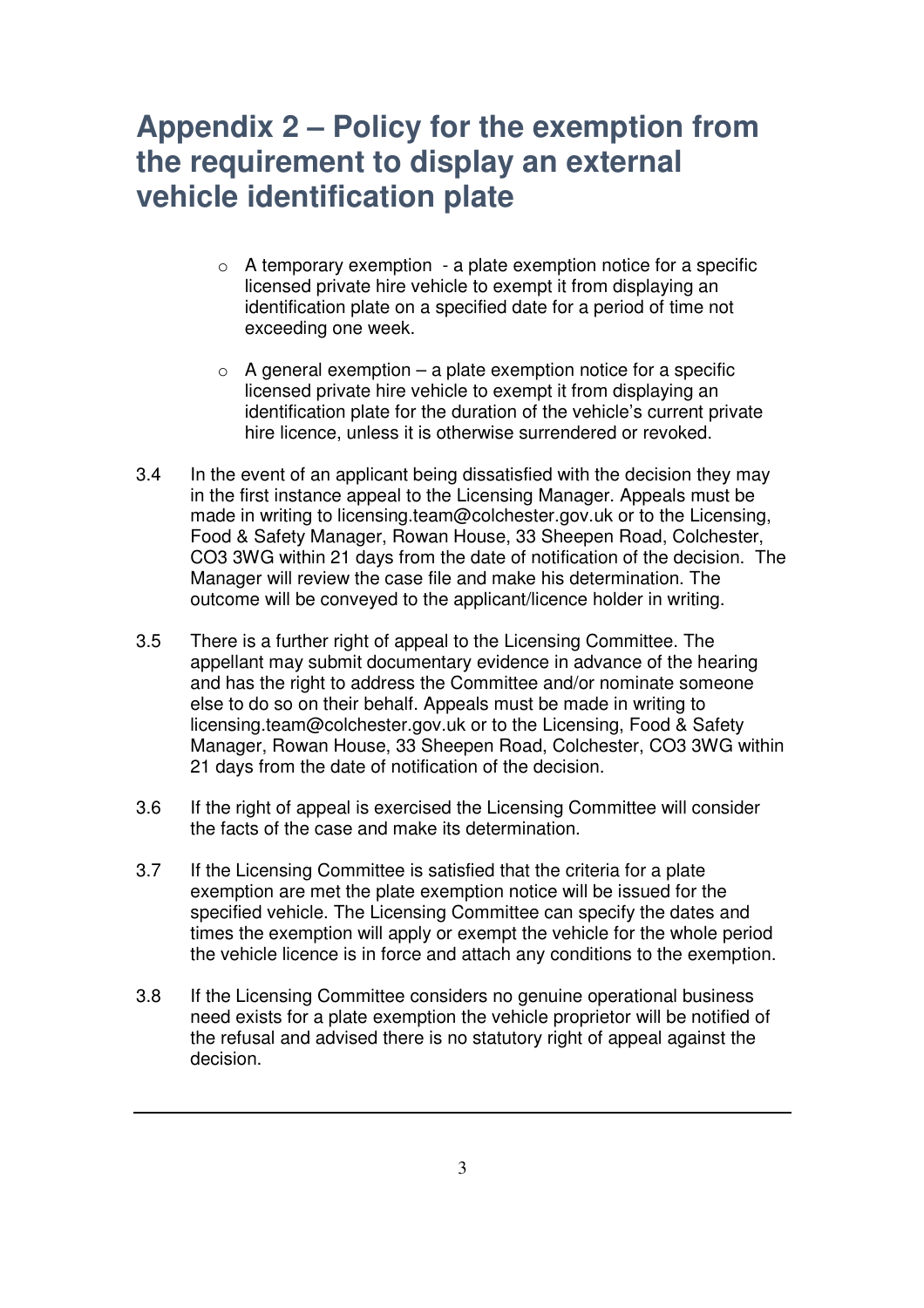#### **Conditions attached to the Notice**

4.1 The initial exemption notice will expire on the same day as the expiration of the vehicle's current private hire licence, unless it is otherwise surrendered or revoked. Thereafter any renewed exemption notice will run concurrently with that vehicle's private hire licence unless either the licence or notice is otherwise surrendered or revoked.

4.2 The exemption notice must be renewed annually. Documentation to confirm that the exemption notice is still necessary must be supplied at the time of the renewal.

4.3 All vehicles must comply with the Council's Driver and Private Hire Vehicle conditions except where to do so would conflict with the requirements of this policy.

4.4 The identification plate and exemption notice provided by the Council shall remain the property of the Council.

4.5 The exemption notice must be carried in the vehicle at all times and produced upon request to an authorised officer of the Council or any Police Officer.

4.6 When issued with an exemption notice, the vehicle will not be required to display any other signs (including the internal licence plate) which the Council may at any time require private hire vehicles to display.

4.7 The proprietor will not display in, on or from the vehicle any advertisement, signage, logos or insignia advertising the operating company or the vehicle's status as a private hire vehicle.

4.8 During the period of the exemption notice, the driver is not required to wear the private hire driver's identification badge but must have it available for immediate inspection by an authorised officer of the Council or any Police Officer on request.

4.9 Before any journey covered by the exemption notice, the hirer must be advised that the vehicle dispatched to collect them will not be displaying the identification plate or any other Council approved notices etc.

4.10 The proprietor must within 48 hours notify the Council of any change in the use of the vehicle.